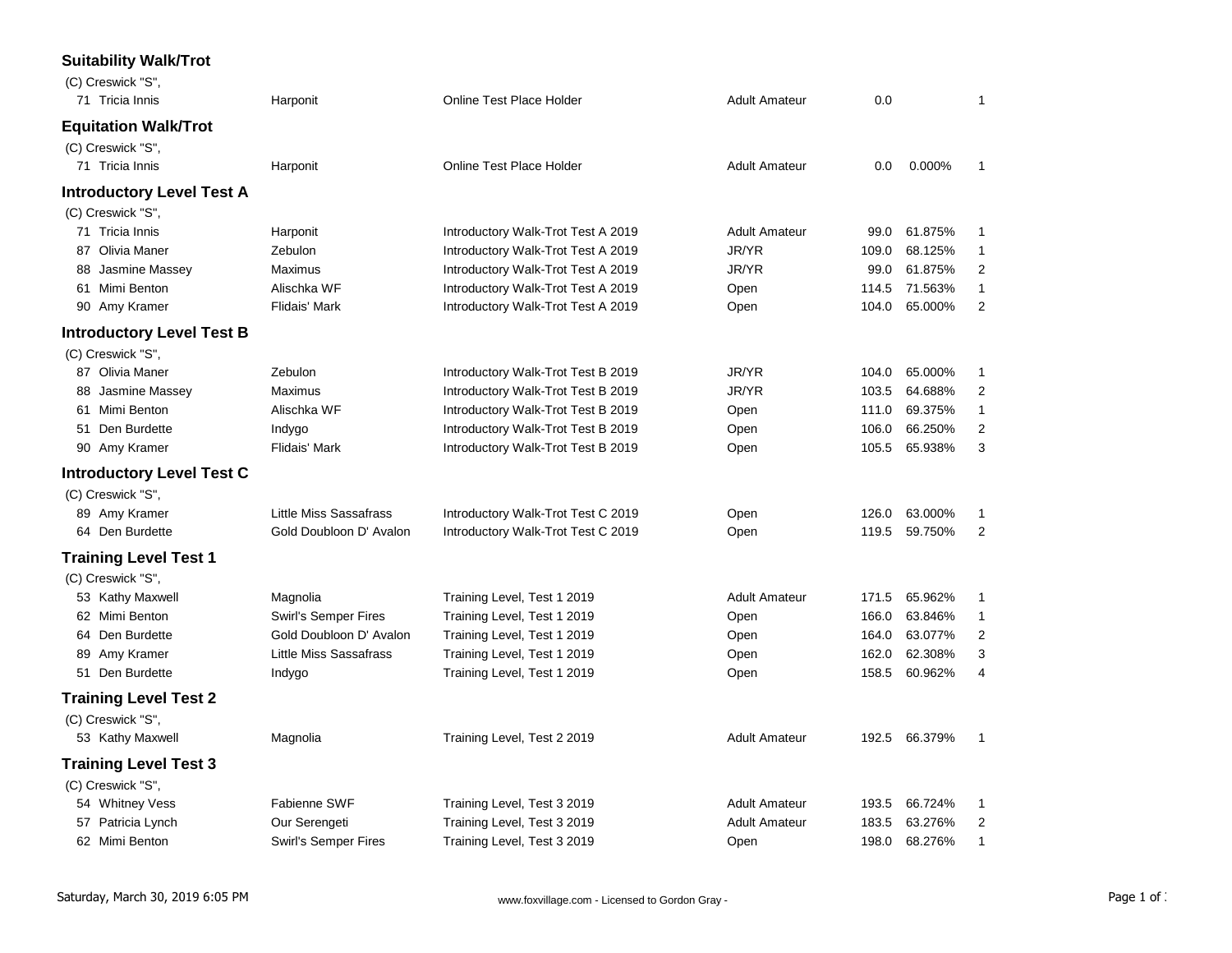## **First Level Test 1**

| (C) Creswick "S",          |                      |                           |                      |       |               |                |
|----------------------------|----------------------|---------------------------|----------------------|-------|---------------|----------------|
| 52 Lori Mullin             | Sweet Samurai        | First Level, Test 1 2019  | <b>Adult Amateur</b> | 192.5 | 66.379%       | 1              |
| 57 Patricia Lynch          | Our Serengeti        | First Level, Test 1 2019  | <b>Adult Amateur</b> | 178.5 | 61.552%       | $\overline{2}$ |
| 74 Chloe Patterson         | Lupo                 | First Level, Test 1 2019  | JR/YR                | 200.0 | 68.966%       | 1              |
| 72 Richal Flannery         | OM EL Pashahn        | First Level, Test 1 2019  | Open                 | 185.0 | 63.793%       | $\mathbf{1}$   |
| <b>First Level Test 2</b>  |                      |                           |                      |       |               |                |
| (C) Creswick "S",          |                      |                           |                      |       |               |                |
| 52 Lori Mullin             | Sweet Samurai        | First Level, Test 2 2019  | <b>Adult Amateur</b> | 222.5 | 63.571%       | 1              |
| 72 Richal Flannery         | OM EL Pashahn        | First Level, Test 2 2019  | Open                 | 213.0 | 60.857%       | 1              |
| <b>First Level Test 3</b>  |                      |                           |                      |       |               |                |
| (C) Creswick "S",          |                      |                           |                      |       |               |                |
| 74 Chloe Patterson         | Lupo                 | First Level, Test 3 2019  | JR/YR                |       | 231.5 64.306% | 1              |
| <b>Second Level Test 1</b> |                      |                           |                      |       |               |                |
| (C) Creswick "S",          |                      |                           |                      |       |               |                |
| 67 Joanna Bartlett         | Mocha                | Second Level, Test 1 2019 | <b>Adult Amateur</b> | 200.0 | 54.054%       | 1              |
| 66 Mimi Benton             | Dior WF              | Second Level, Test 1 2019 | Open                 | 247.0 | 66.757%       | $\mathbf{1}$   |
| <b>Second Level Test 3</b> |                      |                           |                      |       |               |                |
| (C) Creswick "S",          |                      |                           |                      |       |               |                |
| 66 Mimi Benton             | Dior WF              | Second Level, Test 3 2019 | Open                 |       | 277.0 65.952% | 1              |
| <b>Third Level Test 1</b>  |                      |                           |                      |       |               |                |
| (C) Creswick "S",          |                      |                           |                      |       |               |                |
| 59 LeeAnn Alf              | Corona               | Third Level, Test 1 2019  | <b>Adult Amateur</b> | 240.0 | 64.865%       | 1              |
| 83 Courtney Vaughn         | <b>Won Direction</b> | Third Level, Test 1 2019  | <b>Adult Amateur</b> | 226.0 | 61.081%       | 2              |
| 63 Beth Circle             | Casanova Kiss        | Third Level, Test 1 2019  | <b>Adult Amateur</b> | 222.5 | 60.135%       | 3              |
| <b>Third Level Test 3</b>  |                      |                           |                      |       |               |                |
| (C) Creswick "S",          |                      |                           |                      |       |               |                |
| 83 Courtney Vaughn         | <b>Won Direction</b> | Third Level, Test 3 2019  | <b>Adult Amateur</b> | 233.0 | 58.250%       | 1              |
| <b>Fourth Level Test 1</b> |                      |                           |                      |       |               |                |
| (C) Creswick "S".          |                      |                           |                      |       |               |                |
| 70 Nancy Litsch            | JC Keely of Texel    | Fourth Level, Test 1 2019 | <b>Adult Amateur</b> |       | 251.5 64.487% | -1             |
| <b>Fourth Level Test 2</b> |                      |                           |                      |       |               |                |
| (C) Creswick "S",          |                      |                           |                      |       |               |                |
| 65 Holly Luke              | Lust in the Wind     | Fourth Level, Test 2 2019 | <b>Adult Amateur</b> | 220.0 | 57.895%       | 1              |
| Intermediate I             |                      |                           |                      |       |               |                |
| (C) Creswick "S",          |                      |                           |                      |       |               |                |
| 55 Chris Cashel            | <b>Buena Vista</b>   | FEI Intermediate I 2018   | <b>Adult Amateur</b> |       | 210.0 61.765% | 1              |
|                            |                      |                           |                      |       |               |                |